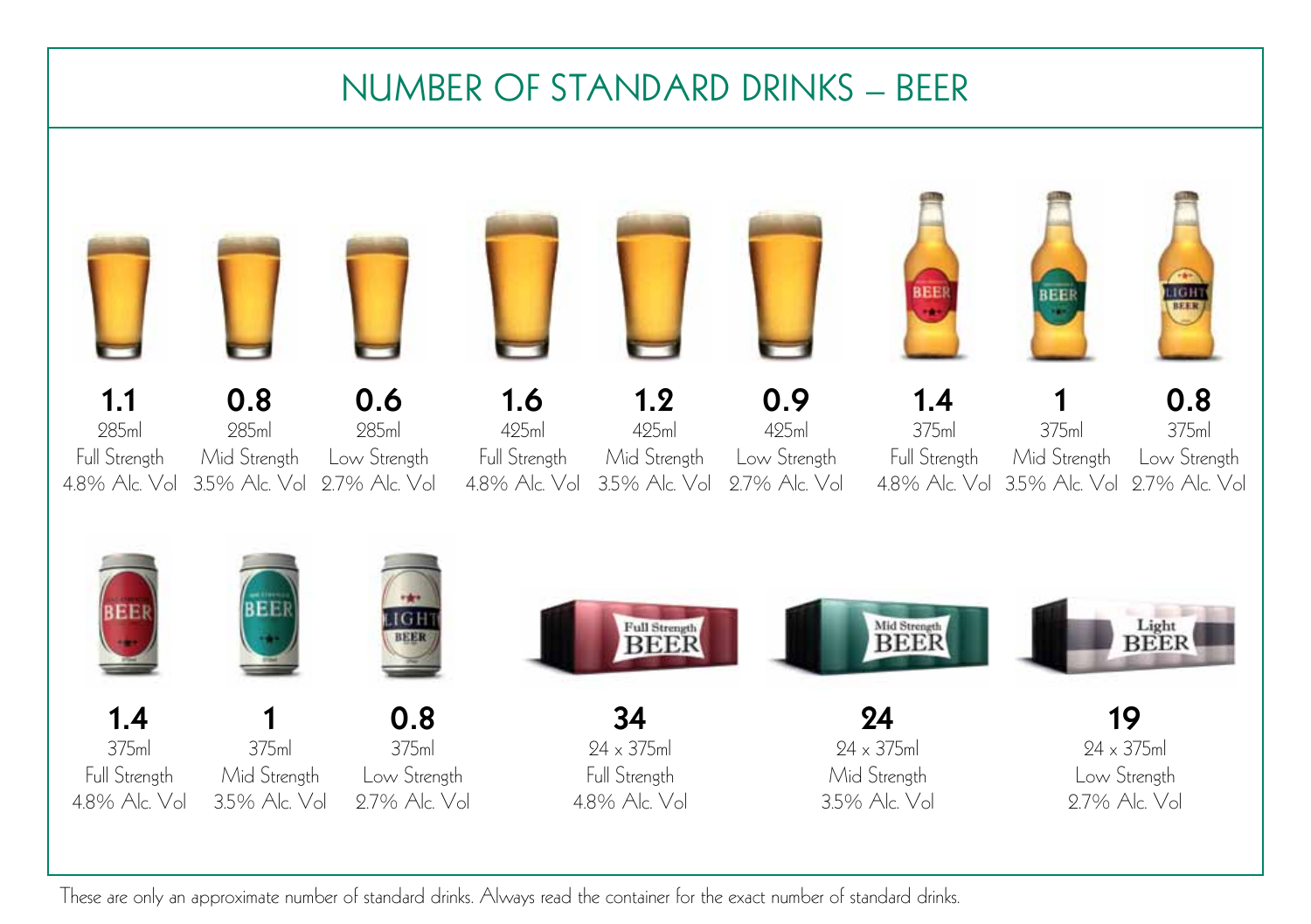## NUMBER OF STANDARD DRINKS – WINE



These are only an approximate number of standard drinks. Always read the container for the exact number of standard drinks.